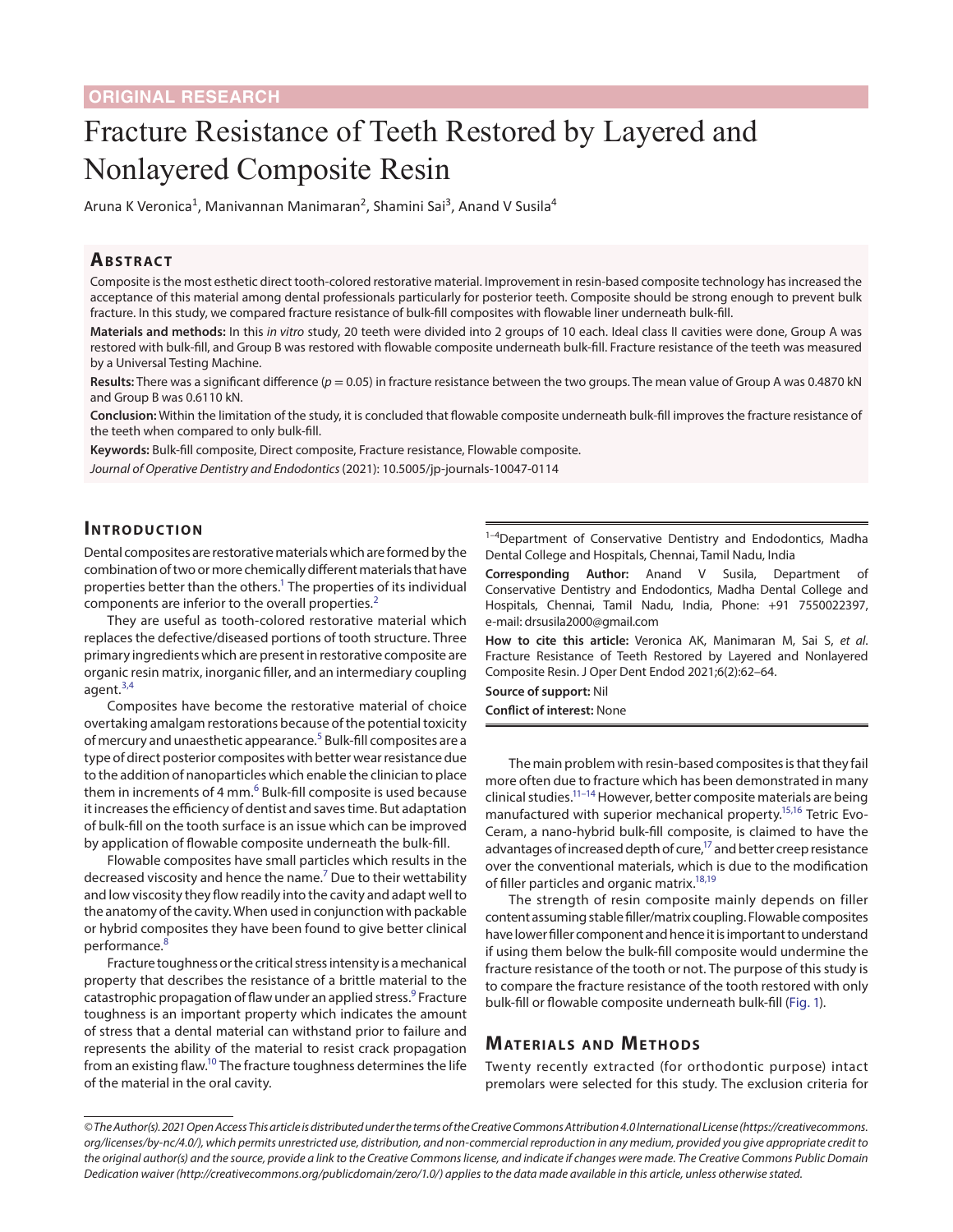

<span id="page-1-0"></span>

tested teeth were any visible cracks, fracture, and caries. Any calculi or soft tissue deposits were removed and they were randomly divided into two groups of 10 teeth each, total 20 teeth.

Group A: Only Bulkfill (Tetric Evo Ceram Bulkfill: Ivoclair Vivadent AG, Schaan, and Liechtenstein)

Group B: Flowable composite (Tetric Evo Flow Bulkfill: Ivoclair Vivadent AG, Schaan, and Liechtenstein) underneath Bulkfill (Tetric Evo Ceram Bulkfill).

The selected tooth were mounted in resin, so that they remain 1 mm above the CEJ. Teeth were positioned at the center of plastic ring which acted as a jig for mechanical testing.

Ideal Class II cavities were prepared with a depth of 4 mm, Isthmus width of one-fourth of intercuspal distance, axial wall of 0.4–0.6 mm width, and gingival seat of 0.6–0.8 mm width. The cavities were prepared with #245 tungsten carbide bur (Mani), under high speed with air water coolant. Etchant (d-Tech) 37% phosphoric acid Etch and Rinse was applied for 15 seconds; then rinsed with water for 10 seconds and dried with cotton pellet for 5 seconds; bonding agent Meta and P bond (META BIOMED CO. LTD) application was done for 10 seconds and cured with LED light curing unit (Guilin Woodpecker Medical Instrument Co. Ltd) for 20 seconds at an average intensity of 540 mW/cm<sup>2</sup>; Tofflemire matrix band application was done followed by restoration as per the groups as mentioned below:

Group A: with Tetric Evo Ceram Bulkfill (one layer) then cured for 20 seconds at an average intensity of 540 mW/cm<sup>2</sup>.

Group B: first restored with Tetric Evo Flow Bulkfill (2 mm single layer) then cured for 20 seconds at an average intensity of 540 mW/cm<sup>2</sup>, above which Tetric Evo Ceram Bulkfill (one layer) was placed then cured for 20 seconds at an average intensity of 540 mW/cm<sup>2</sup>.

Polishing of the restored teeth was done with Super-Snap polishing kit with sequential order for 3 seconds per cone. Each specimen was subjected to compressive loading using a 5 mm diameter steel ball at a rotation speed of 0.6 mm per minute until it fractures (Instron). The steel ball contacted the buccal and lingual cuspal inclines of teeth. The force needed to fracture each group was recorded in KiloNewton.

#### <span id="page-1-1"></span>**Table 1:** Group statistics using independent *t*-test

|                                       |                     |  | Group N Mean Std. deviation p value |      |
|---------------------------------------|---------------------|--|-------------------------------------|------|
| Fracture resistance Group A 10 0.4870 |                     |  | 0.12446                             | 0.05 |
|                                       | Group B $10$ 0.6110 |  | 0.14130                             |      |

#### **Statistical Analysis**

The difference between the two experimental groups was assessed by Student's *t*-test with 95% confidence interval and *p* ≤0.05.

#### **Re s u lts**

The fracture resistances of both the groups are given in [Table 1.](#page-1-1) Results of this present study showed that fracture resistance of Group B was statistically significantly higher than Group A ( $p = 0.05$ ).

#### **Dis c u s sio n**

Dental composites are used in restoration of the teeth because of their excellent adhesion and reasonable stability.<sup>[4](#page-2-3)</sup> The resin matrix consists of dimethylacrylate oligomer which is being coupled to the filler particles by the coupling agent. Some of the newly introduced bulk-fill composites use pre-polymer technology and novel light initiator which increases their efficiency. Hence they are claimed to have low shrinkage, low abrasion, faster curing, and good handling property.<sup>20</sup> It is even possible to cure and restore a cavity of 4 mm depth without compromising the properties, $^{21}$  $^{21}$  $^{21}$  which replaces the traditional method of restoring the cavity layer by layer. Tetric EvoCeram is the bulk-fill composite used in this study as it is claimed to have superior filler technology and uses patented light initiator Ivocerine in addition to camphorquinone.[22](#page-2-19) The organic matrix consists of BisEMA and UDMA (21 vol%); the filler consists of bariumaluminum-silicate glass (61 vol%), isofiller ytterbium fluoride, and spherical mixed oxide (17 vol%).<sup>23</sup> The general advantages of bulkfill composites are low polymerization shrinkage, the depth of cure of at least 4 mm, and good compressive strength.<sup>[24](#page-2-20),[25](#page-2-21)</sup>

Flowable composites are modified conventional composite with reduction in the filler content of 41–53% (vol) compared to 56–70% (vol).<sup>[26](#page-2-22)</sup> They are used for restoration of cervical defects, micro-cavities, small Class V, III cavities and for initial layers in other cavities as they could be adapted well.<sup>[27](#page-2-23)</sup> They exhibit lower mechanical properties but are 2–3 times more flexible than the universal composites. $28$  Further, they have better wettability to the tooth surface due to reduction in the volume fraction of filler content.[29](#page-2-25) However, the low viscosity and increased resin content may lead to high polymerization shrinkage, but in contrast many studies have shown that when used in small thin amounts such as cavity liners, the shrinkage stress is negligible since they do not bridge any axial walls together.<sup>30</sup> In this study we have used flowable composite Tetric EvoFlow underneath bulk-fill composite. Tetric EvoFlow is a flowable version of Evo Ceram. Further due to the presence of the patented light initiator Ivocerine, it initiates a faster curing and ensures a longer working time under operatory and ambient light condition. Due to the shrinkage stress reliever, the shrinkage stress that occurs in Tetric Evo-Flow Bulkfill is lower or comparable to that of conventional composite; hence the flowable composite is given as a liner under bulkfill. $31$